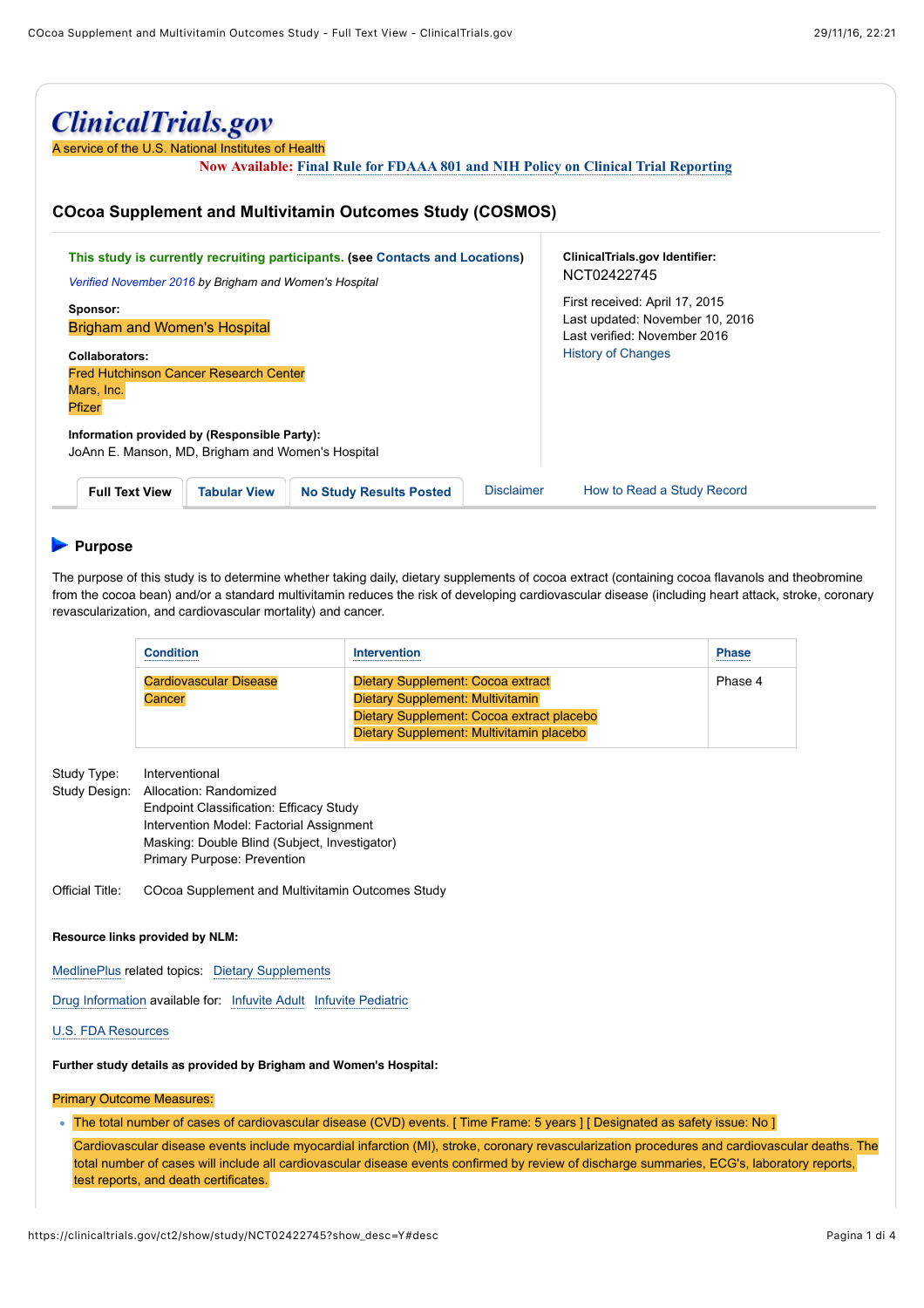- The total number of cases of invasive cancer [ Time Frame: 5 years ] [ Designated as safety issue: No ]
- The total number of cases include all diagnoses of invasive cancer confirmed by review of discharge summaries, pathology reports, operative reports, and diagnostic or treatment procedure reports, including both inpatient and outpatient procedures.

| <b>Estimated Enrollment:</b>            | 18000                                                                                                  |
|-----------------------------------------|--------------------------------------------------------------------------------------------------------|
| <b>Study Start Date:</b>                | <b>June 2015</b>                                                                                       |
| <b>Estimated Study Completion Date:</b> | October 2020                                                                                           |
|                                         | Estimated Primary Completion Date: March 2020 (Final data collection date for primary outcome measure) |

| <b>Arms</b>                                                         | <b>Assigned Interventions</b>                                                                                                                                                                                                         |
|---------------------------------------------------------------------|---------------------------------------------------------------------------------------------------------------------------------------------------------------------------------------------------------------------------------------|
| Active Comparator: Cocoa extract + multivitamin                     | Dietary Supplement: Cocoa extract<br>2 capsules each day containing a total of 600 mg cocoa flavanols, including 80 mg (-)-<br>epicatechin, and 50 mg theobromine<br>Dietary Supplement: Multivitamin<br>Multivitamin                 |
| Active Comparator: Cocoa extract + multivitamin<br>placebo          | Dietary Supplement: Cocoa extract<br>2 capsules each day containing a total of 600 mg cocoa flavanols, including 80 mg (-)-<br>epicatechin, and 50 mg theobromine<br>Dietary Supplement: Multivitamin placebo<br>Multivitamin placebo |
| Active Comparator: Cocoa extract placebo +<br>multivitamin          | Dietary Supplement: Multivitamin<br>Multivitamin<br>Dietary Supplement: Cocoa extract placebo<br>Cocoa extract placebo                                                                                                                |
| Placebo Comparator: Cocoa extract placebo +<br>multivitamin placebo | Dietary Supplement: Cocoa extract placebo<br>Cocoa extract placebo<br>Dietary Supplement: Multivitamin placebo<br>Multivitamin placebo                                                                                                |

# **Hide Detailed Description**

#### **Detailed Description:**

The COcoa Supplement and Multivitamin Outcomes Study (COSMOS) is a randomized clinical trial of cocoa extract supplement (containing a total of 600 mg/d flavanols, including 80 mg. (-)-epicatechins), and a standard multivitamin supplement to reduce the risk of cardiovascular disease and cancer among women aged 65 years and older and men aged 60 years and older.

Women will be recruited among active Women's Health Initiative (WHI) Extension Study participants, and men will be recruited among nonrandomized respondents to the VITamin D and OmegA-3 Trial (VITAL). Women who responded but were not randomized into VITAL will also be included as well as other women and men who express interest in research being conducted at Brigham and Women's Hospital.

Several small randomized trials have demonstrated benefits for cocoa flavanols on intermediate outcomes, including blood pressure, lipids, insulin sensitivity, and flow-mediated vasodilation. For multivitamins, a prior large-scale randomized trial in middle-aged and older men showed a significant reduction in cancer, but comparable trial data in women are lacking. For both interventions, a large-scale clinical trial such as COSMOS could have major clinical and public health implications.

Eligible participants will be assigned by chance (like a coin toss) to one of four groups: (1) daily cocoa extract and multivitamin; (2) daily cocoa extract and multivitamin placebo; (3) daily cocoa extract placebo and multivitamin; or (4) daily cocoa extract placebo and multivitamin placebo. Participants have an equal chance of being assigned to any of these four groups and a 3 out of 4 chance of getting at least one active agent.

Participants in all groups will take three pills each day: two capsules that contain either cocoa extract or cocoa extract placebo, and one tablet that contains either multivitamin or multivitamin placebo. Participants receive their study pills in convenient calendar packs via U.S. mail.

Participants also will be asked to complete short mailed questionnaires each year. The questionnaires ask about health; lifestyle habits, such as diet, physical activity, and smoking; use of medications and dietary supplements; family history of illness and new medical diagnoses. Occasionally, participants may receive a phone call from study staff to collect information or clarify responses on the questionnaires.

At baseline, approximately 6,000 COSMOS participants will provide optional blood and urine samples to determine whether the study agents significantly change biomarkers and other risk factors related to cardiovascular disease and cancer. Selected participants will either have specimens collected through mailed specimen collection kits that are returned by the participant, or have blood, urine, blood pressure, and anthropometric measurements collected by technicians from Examination Management Services, Inc. (EMSI), a national clinical services provider. A subgroup of those who provide baseline specimens and measurements will be asked to provide follow-up samples and measurements.

At baseline and year 2 of the trial, approximately 500 participants living within driving distance of Boston, Massachusetts will provide additional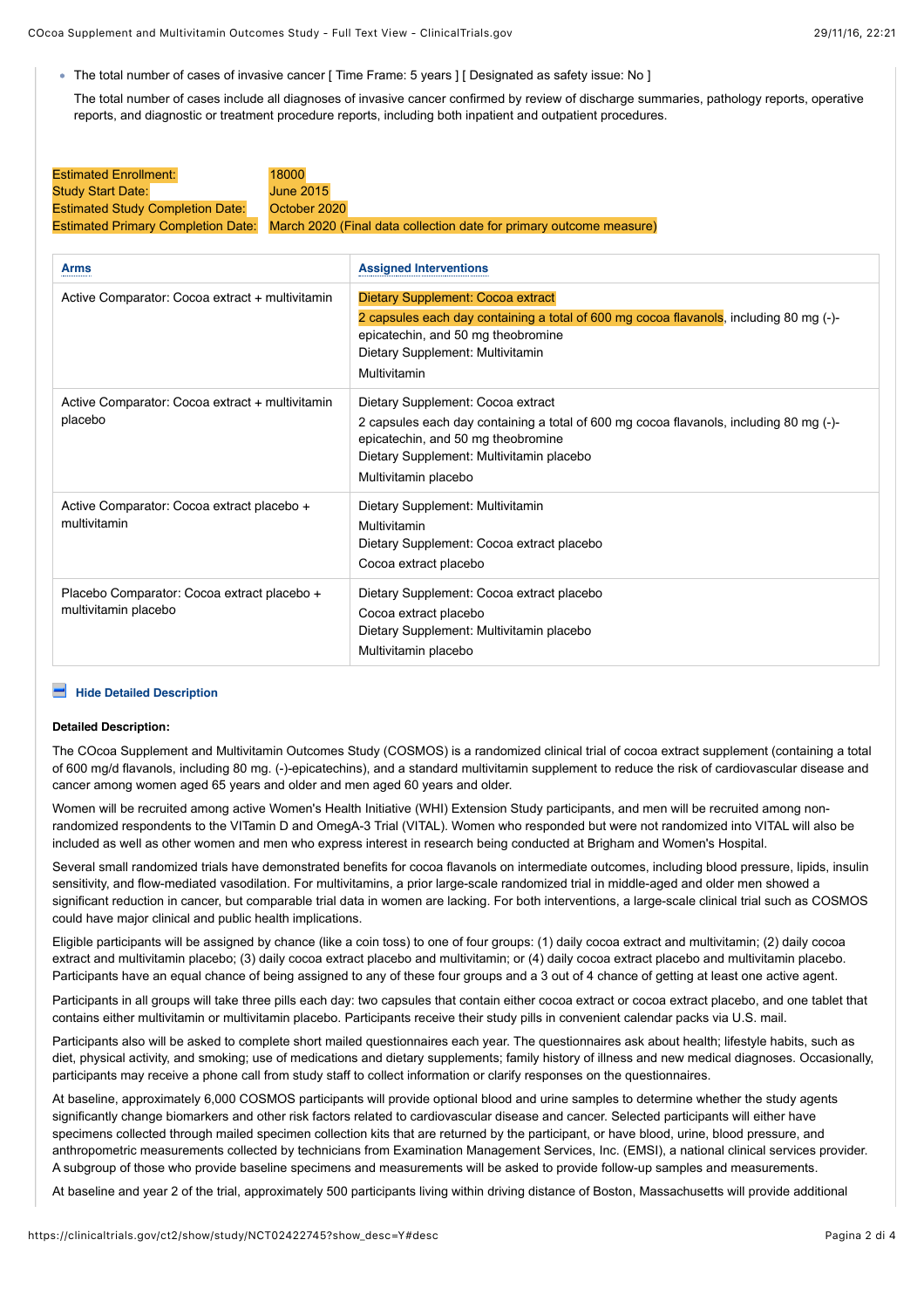measurements from in-clinic study visits at the Clinical and Translational Science Center (CTSC) of Brigham and Women's Hospital. These visits will include cognitive function assessments, anthropometrics, physical function assessments, blood pressure and other measurements.

At baseline and after each year of follow-up, approximately 4,000 COSMOS participants will complete web-based assessments of cognitive function. Over the course of the trial, participants will complete up to 4 assessments, each of which takes approximately 25 minutes to complete.

## **Eligibility**

Genders Eligible for Study: Both Accepts Healthy Volunteers: Yes

Ages Eligible for Study: 60 Years and older (Adult, Senior)

**Criteria**

Inclusion Criteria:

- 1. Women ≥ 65 years of age participating in the WHI Extension Study. If fewer than 12,000 women from WHI agree to participate, additional women aged ≥ 65 years who were contacted for but not randomized into the VITAL trial will also be included.
- 2. Men ≥ 60 years of age who were contacted for but not randomized into the VITAL trial.
- 3. Other women ≥ 65 years of age and men aged ≥ 60 years of age who express interest in research being conducted at Brigham and Women's Hospital.
- 4. Willing to participate, as evidenced by providing informed consent and completing all required baseline forms.

Exclusion Criteria:

- 1. History of myocardial infarction or stroke.
- 2. Diagnosed with invasive cancer other than non-melanoma skin cancer in the last 2 years prior to enrollment.
- 3. Any serious illness that would preclude participation and/or completion of the trial, including the diagnosis of kidney failure and current dialysis treatment.
- 4. Taking cocoa extract or multivitamin supplements and not willing to forego use during the trial.
- 5. Taking total supplemental vitamin D > 1,000 IU/day and not willing to forego use during the trial.
- 6. Taking total supplemental calcium > 1,200 mg/day and not willing to forego use during the trial.
- 7. Extreme sensitivity to caffeine.
- 8. Consume < 75% of the expected number of both types of supplements during the run-in phase.
- 9. Unable to communicate in English due to language barrier or mental incapacity.

# **► Contacts and Locations**

Choosing to participate in a study is an important personal decision. Talk with your doctor and family members or friends about deciding to join a study. To learn more about this study, you or your doctor may contact the study research staff using the Contacts provided below. For general information, see Learn About Clinical Studies.

Please refer to this study by its ClinicalTrials.gov identifier: NCT02422745

### **Contacts**

Contact: Project Coordinator 1-800-633-6913 cosmostrial@partners.org

#### **Locations**

### **United States, Massachusetts**

**Brigham and Women's Hospital <b>Recruiting Recruiting** Boston, Massachusetts, United States, 02215

#### **United States, Washington**

**Fred Hutchinson Cancer Research Center Recruiting** Seattle, Washington, United States, 98109 Principal Investigator: Garnet L. Anderson, PhD

## **Sponsors and Collaborators**

Brigham and Women's Hospital

Fred Hutchinson Cancer Research Center

Mars, Inc.

Pfizer